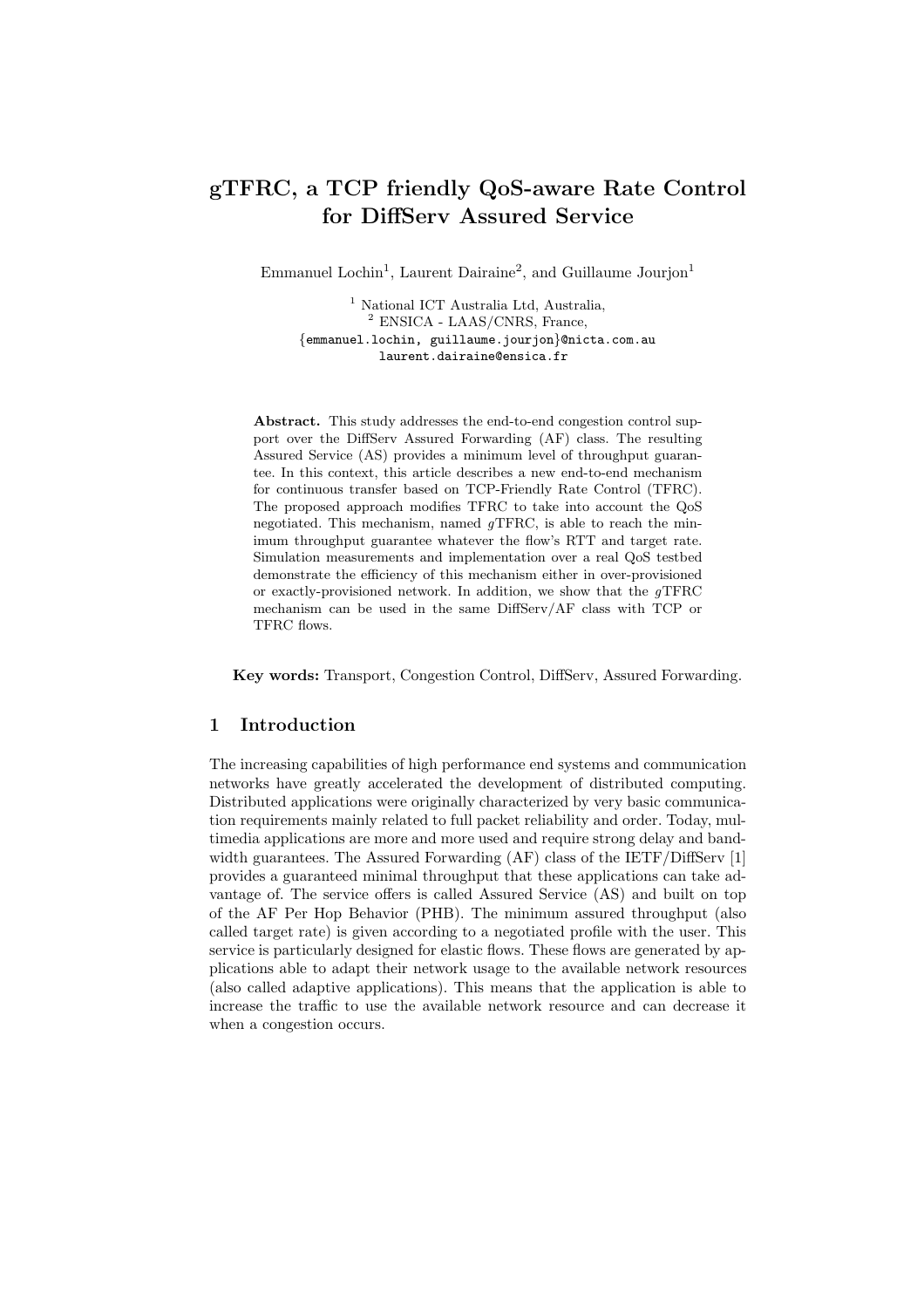Most of the today's Internet applications are supposed to be adaptive and use TCP [2] as a mean to transport their data. TCP offers a reliable and in sequence end-to-end stream oriented data transfer service. Moreover, TCP implements flow and congestion control mechanisms in order to avoid receivers' buffers overflowing and network congestion. In terms of congestion control, TCP performs at sender side on the application traffic as a bandwidth limiter according to the underlying network conditions. Despite of a good TCP behaviour in terms of network resource usage and bandwidth sharing, TCP is not appropriate for many applications that integrate time and bandwidth constraints and do not require full reliability.

A classical alternative to the use of TCP is the User Datagram Protocol. UDP is a minimalist transport protocol which does not provide any packet reliability, order and flow congestion control. As a result, UDP needs the application to implement user level control in order to compete fairly with other TCP flows. The Datagram Congestion Control Protocol (DCCP) is a recently standardized protocol offering a congestion controlled non reliable transport service [3]. DCCP is suitable to applications currently using UDP. DCCP aims to provide a transport service that combines both UDP efficiency and lightness with TCP congestion control and network friendliness. To realize that, one of the congestion control implemented into DCCP is the TCP-Friendly Rate Control. TFRC [4] is a congestion control mechanism for unicast flows operating in a best-effort Internet environment. Based on the TCP throughput equation [5], it is designed to be reasonably fair when competing for bandwidth with TCP flow. It generates a flow with a much lower throughput variation over time than TCP. As a result, it is particularly suitable for multimedia applications such as video streaming or telephony over the Internet.

In the particular case of the DiffServ/AF class, a minimal bandwidth is provided (called in-profile traffic part), with the possibility to reach higher bandwidth (called out-profile traffic part) depending on the network congestion level. As state previously, multimedia applications are natural candidates to use this service class. Nevertheless, as for classical TCP flows over DiffServ/AF class, TFRC does not use the full potential of the offered service and produces unexpected results in terms of user requirements. As TFRC mechanism models the TCP AIMD congestion control algorithm, its behaviour remains similar in average to TCP over this class. The flow RTT drives the obtained long term throughput, the guaranteed bandwidth being not efficiently used by the application in case of long RTT.

In this paper, we focus on how TFRC mechanism behaves in the context of a DiffServ/AF class. We show by simulation the good properties of classical TFRC in terms of bandwidth smoothing and sharing when it is mixed with others TFRC or TCP flows. Nevertheless, even if a throughput guarantee is provided to the application by the underlying network, as for TCP, the throughput obtained by TFRC mainly depends on RTT and loss probability. Then, the application does not always get the negotiated guaranteed throughput. To cope with this problem, we propose a simple TFRC adaptation, namely  $q$ TFRC, allowing the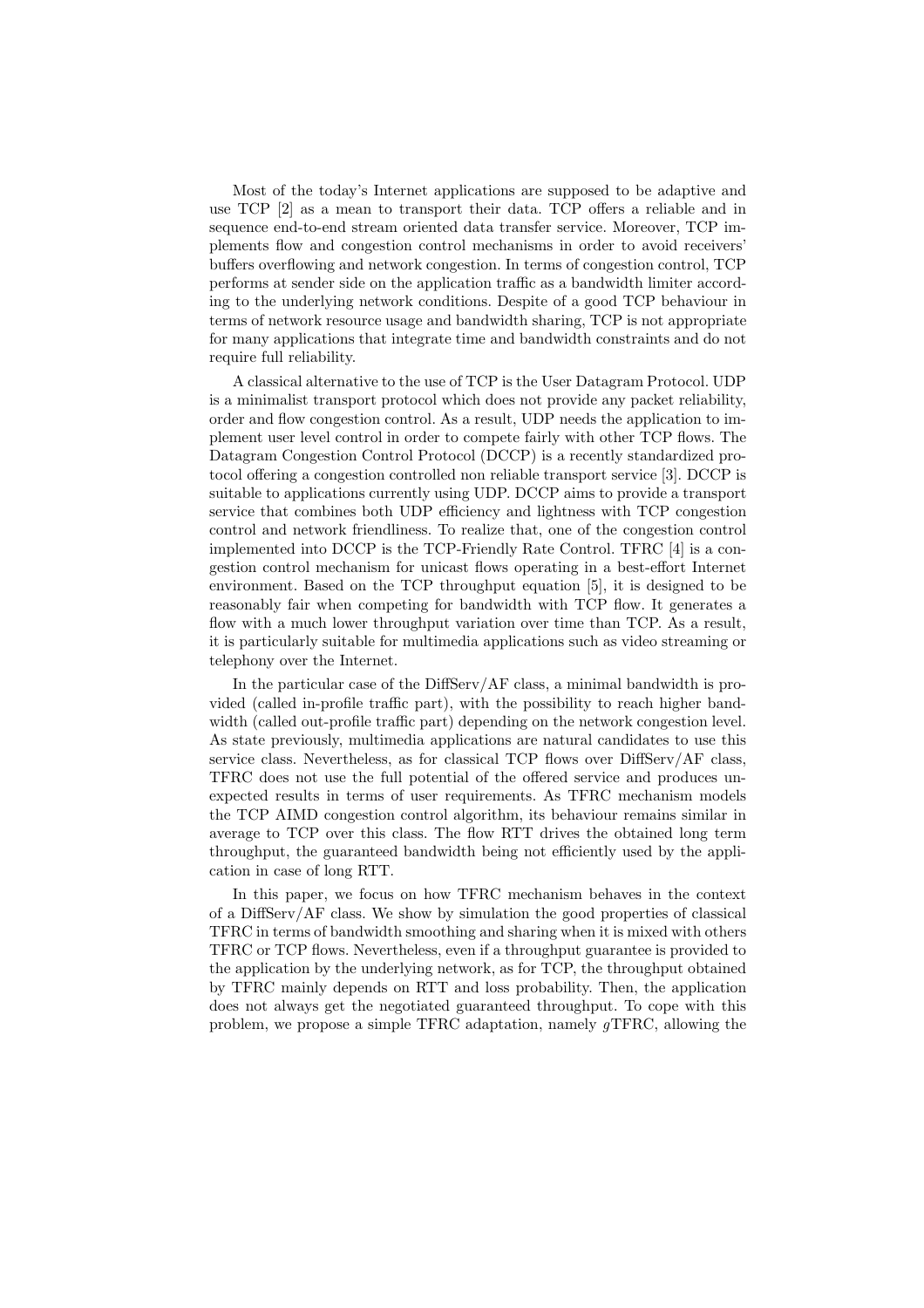application to reach its target rate whatever the RTT and the target rate value of the application's flow. Results from a large simulation campaign are presented to highlight the improvements and to exhibit the efficiency of  $gTFRC$  in various situations. The simulation study is complemented by an evaluation of TFRC and gTFRC behaviour over a real DiffServ/AF testbed.

This article is structured as follow. The section 2 provides related work about the DiffServ/AF and congestion control mechanisms. Section 3 gives the problem statement and presents the  $qTFRC$  mechanism. Section 4 enumerates the hypothesis and the simulation characteristics. Sections 5 and 6 evaluate  $qTFRC$ . Section 7 details a real implementation of  $qTFRC$ . Finally section 8 gives a perspective of this work and provides a conclusion.

### 2 Related work

In order to better understand the problem tackled in this paper, as TFRC models the TCP congestion control, we first recall the previous studies about TCP over DiffServ/AF. Then, we will present a related work part concerning TFRC.

### 2.1 TCP over DiffServ/AF class

Many studies related to the performance of TCP flow over assured service have already been achieved. In [6], five factors have been studied (RTT, number of flows, target rate, packet size, non responsive flows) and their impact has been evaluated in providing a predictable service for TCP flows. In an over-provisioned network, the target rate associated to the in-profile traffic is achieved regardless of these five factors. However, these factors have a deep impact on the distribution of the out-profile excess bandwidth. In their paper [7], Park and Choi demonstrate the unfair allocation of out-profile TCP traffic and conclude that the smaller target rate aggregate (resp. larger target rate) occupies more (resp. less) bandwidth than its fair-share regardless to the subscription level. As the TCP protocol uses the AIMD control congestion algorithm which fairly share the bandwidth available, the only meaning to obtain a service differentiation with TCP protocol is to use DiffServ traffic conditioners such token bucket color marker (TCM) [8] or time sliding window color marker (TSWCM) [9]. The behaviour of these traffic conditioners have a great impact on the service level, in terms of bandwidth, obtained by TCP flows. Several others conditioners have been proposed to improve throughput insurance [10], [11], [12], [13], [14], [15], [16]. In all these articles, it is clearly shown that the key of the TCP throughput guarantee problem is the values 3-uple  $(loss\_probability, RTT, target\_rate)$  of a TCP flow.

#### 2.2 TFRC over DiffServ AF class

TFRC is an equation-based rate control mechanisms aiming at reproducing the behaviour of TCP congestion control. The TCP equation presented in [17] and used in TFRC is as follow (1):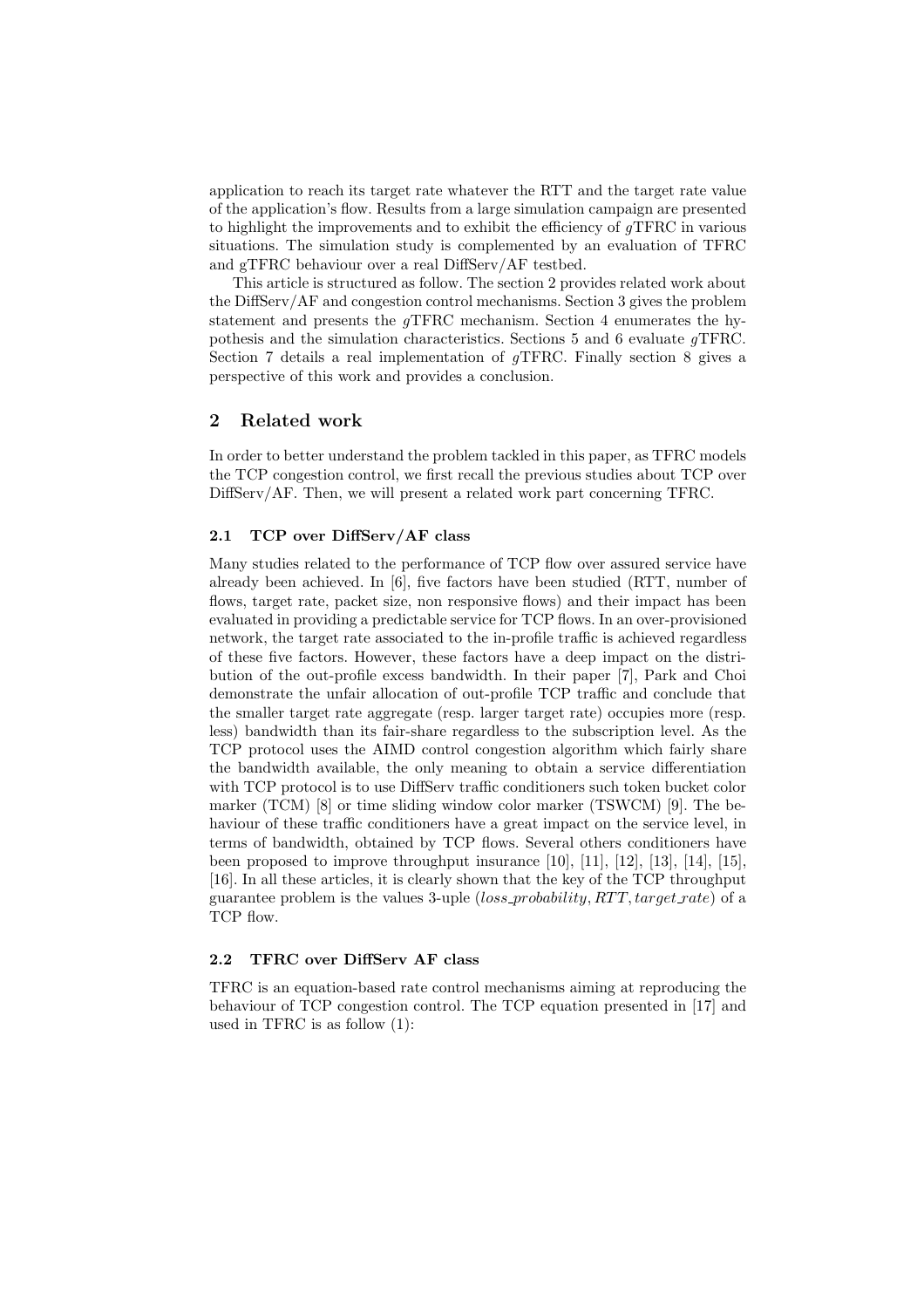$$
X = \frac{s}{(RTT \cdot \sqrt{\frac{p \cdot 2}{3}} + RTO \cdot \sqrt{\frac{p \cdot 27}{8}} \cdot p \cdot (1 + 32 \cdot p^2))}
$$
(1)

The use of an equation instead of the AIMD algorithm in order to estimate the sending rate produces smoother throughput variations. Furthermore the TFRC congestion control is based on a datagram based communication instead of the stream based TCP connection.

To the best of our knowledge, there is a only few studies of TFRC behaviour in a DiffServ network. In particular, the authors in [18] investigate AF-TFRC performances and give a service provisioning mechanism allowing an Internet Services Provider (ISP) to build a feasible DiffServ system. In this study, the problem of high RTT difference between long and short transfer are not tackled. Moreover, for experiments purposes (based on loss rate estimation) all simulations are carried during 1000 seconds. This duration and the invariant network condition allows a TFRC flow to converge easily to the target rate. As a result, the flows achieve an average throughput near the target rate.

### 3 gTFRC: a QoS-aware rate control

In the context of the use of a DiffServ/AF class providing a known guaranteed rate, the flow throughput breaks up into two parts:

- 1. a fixed part that corresponds to a minimum assured throughput. In the event of congestion in the network, the packets of this part are marked like inadequate to loss (colored green or marked in-profile);
- 2. an elastic part which corresponds to an opportunist flow of packets (colored red or marked out-profile). No guarantee is brought to these packets. They are conveyed by the network on the principle of "best-effort" (BE) and are dropped first if a congestion occurs.

We assume that the network is well-provisioned and that the whole in-profile traffic does not exceed the resource allocated to the AF class. In case of excess bandwidth in the network, the application can send more than its target rate, so the network should mark its excess traffic out-profile. If the network becomes congested, this out-profile traffic is predisposed to losses.

As highlighted in section 2, the only way to make use of this service differentiation with TCP protocol is to set a DiffServ traffic conditioner. Even if the knowledge of the guaranteed bandwidth could be provided to the transport level, the AIMD principle integrated into TCP do not use the instantaneous throughput as an input value for its congestion control. Only acknowledgements and timeout analysis allow TCP to act on the rate control. On the contrary, the TFRC mechanism makes use of the instantaneous throughput in conjunction with the flow RTT and loss event . These parameters are used in order to compute the controlled rate. The resulted smooth rate control is particularly adapted to streaming media applications that do not require absolute reliability.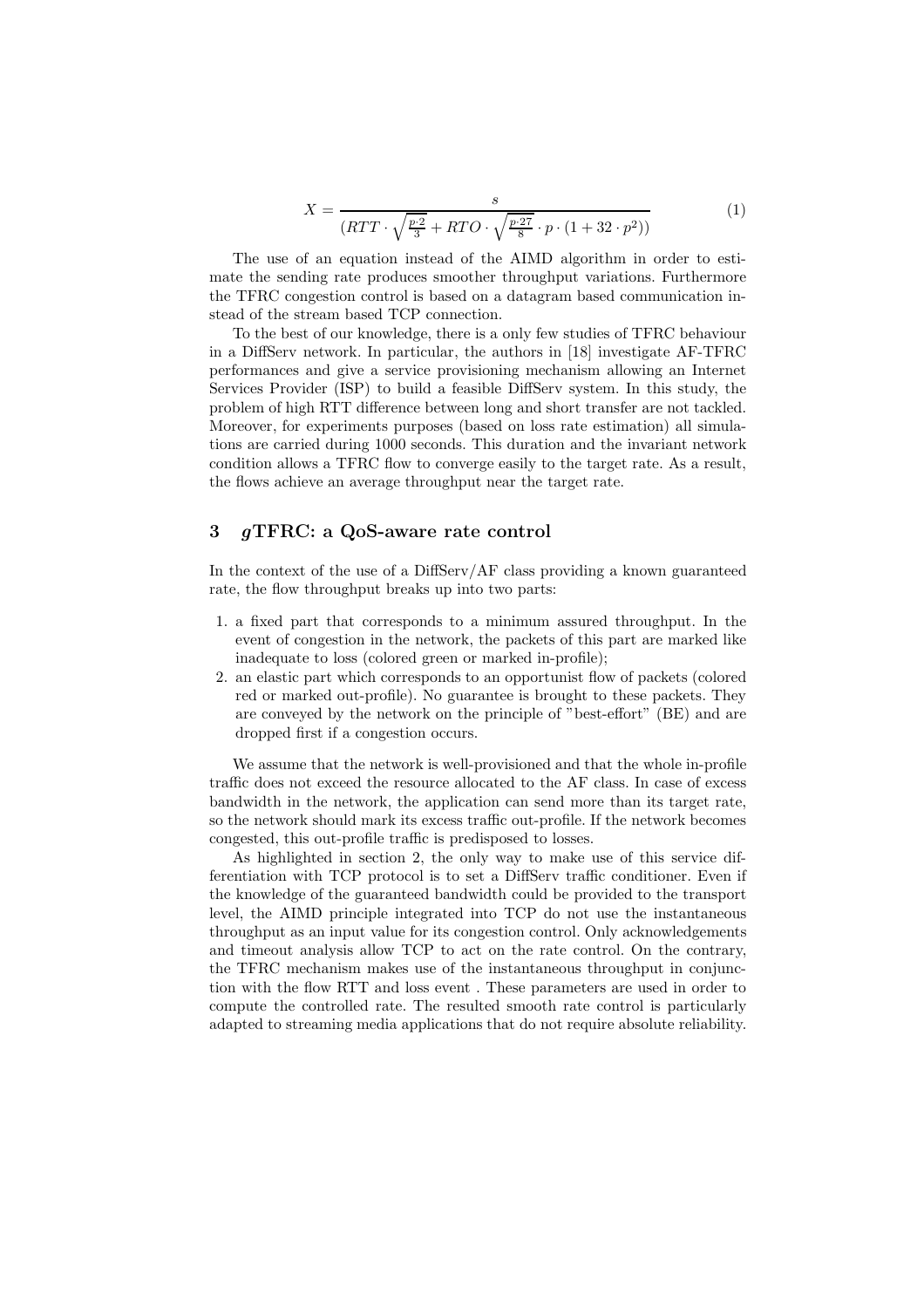Nevertheless, the optimal rate estimated by TFRC still can be under the target rate needed by the application and provided by the underlying DiffServ network. TCP would react in a same manner by halving its congestion window. As for TCP in the AF class, the TFRC flow is not aware that the loss is corresponding to an out-profile packet and that it should not decrease its emitted throughput below the target rate. For TCP, the solution was to design a new conditioner able to better mark the TCP flows that a simple token bucket or propose to add a new QoS congestion window as in [19] or [20].

In contrast to TCP, the usage of the TCP equation makes the mechanism able to directly use the actual TCP throughput in conjunction with the flow RTT and loss event. In the present study, the gTFRC congestion control mechanism is made aware of the target rate negotiated by the application with the DiffServ network. Thanks to this knowledge, the application's flow is sent in conformance with the negotiated QoS while staying TCP-friendly in its out-profile traffic part. This is achieved by computing the sending rate as the maximum between the TFRC rate estimation and the target rate as given in (2).

$$
G = max(g, X) \tag{2}
$$

Where: G is the transmit rate in bytes/s; g is the target rate in bytes/s and X is the transmit rate in bytes/s computed by the TCP throughput algorithm. The rest of the gTFRC mechanism follow entirely the TFRC specification specified in [4].

gTFRC requires the knowledge of the underlying bandwidth guarantee the DiffServ/AF network service provides to the session. We assume this information is made available to the mechanism at socket creation time, directly by the application. So, the target rate parameter can be set e.g., by the setsockopt() function. Without loss of generality, this parameter is supposed to be known by application after it has been previously negotiated in an end-to-end basis. This can be accomplished through a proper signalization protocol that a Diff-Serv architecture should provide [21]. The main concern of this approach deals with security. Indeed, if we give the possibility to the application to instantiate through a setsockopt() function the target rate negotiated, we can imagine that a misbehaving person could abuse of this functionality by giving an higher value to g. In this case, the misbehaving person sends an UDP-like traffic and increases its out-profile traffic. The edge router still marks in-profile the packets in respect with the negotiated profile and out-profile the excess part. As as result, in case of congestion, the dropping precedence set in the core router drop this excess traffic. The misbehaving person does not take advantage of the situation as the number of losses of its own flow increases as well. The in-profile traffic remains protected in the network and the out-profile traffic receives a kind of flooding attack. As the out-profile traffic is a best-effort traffic, the use of gTFRC does not violate the equilibrium of the DiffServ network.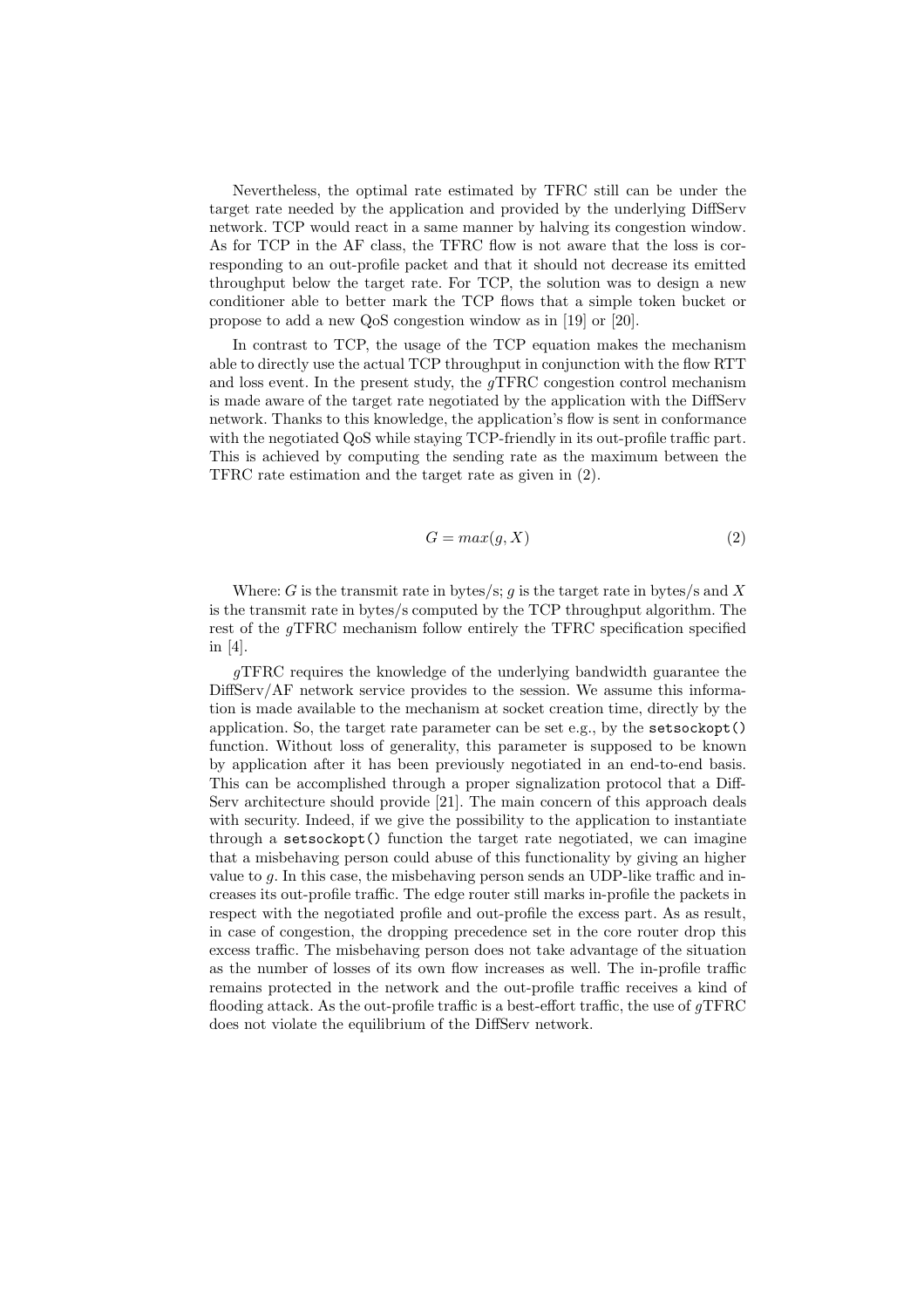### 4 Simulation study

gTFRC is evaluated over a DiffServ network using simulation. The ns-2 simulator [22] and the Nortel DiffServ implementation [23] is used to achieve this study. We drive simulation on the testbed illustrated in the figure 1 with the two following scenarios:

- 1. the network is exactly-provisioned (when there is no excess bandwidth for the out-profile traffic);
- 2. the network is over-provisioned (there is excess bandwidth).

A network is under-provisioned when the amount of in-profile traffic is higher than the resource allocated to the AF class. This case could occur if the QoS Service Provider or the Bandwidth Broker [24] of a DiffServ network send or receive false information. In a DiffServ context, if the  $qTFRC$  source emits below its target rate and if the  $qTFRC$  flow gets losses, it means that the in-profile traffic is no guaranteed anymore by the network. In this case: how should react gTFRC ?

Two approaches are possible, the first one is to pursue to emit at the guarantee g. This behaviour is legitimate since the service provider must ensure to the client the service he paid for. The second one is to react to this congestion. We can imagine to add a new threshold  $(\theta)$  to gTFRC. This threshold can be applied as following: if the emission rate X returned by the receiver is  $\theta$  times below the target rate g, the sender must emit to X. In the case where  $X < g/\theta$ , it means that a bunch of losses has occurred in the in-profile part and that the congestion could be due to a wrong setting. We believe that this problem should not be solved inside gTFRC itself and should remain under the responsibility of the service provider. That is the reason why in this paper we do not consider the case of under-provisioned network.



Fig. 1. The simulation topology.

An important known problem in a DiffServ network is the unfair bandwidth sharing of the out-profile part. Indeed, the out-profile part is a best-effort part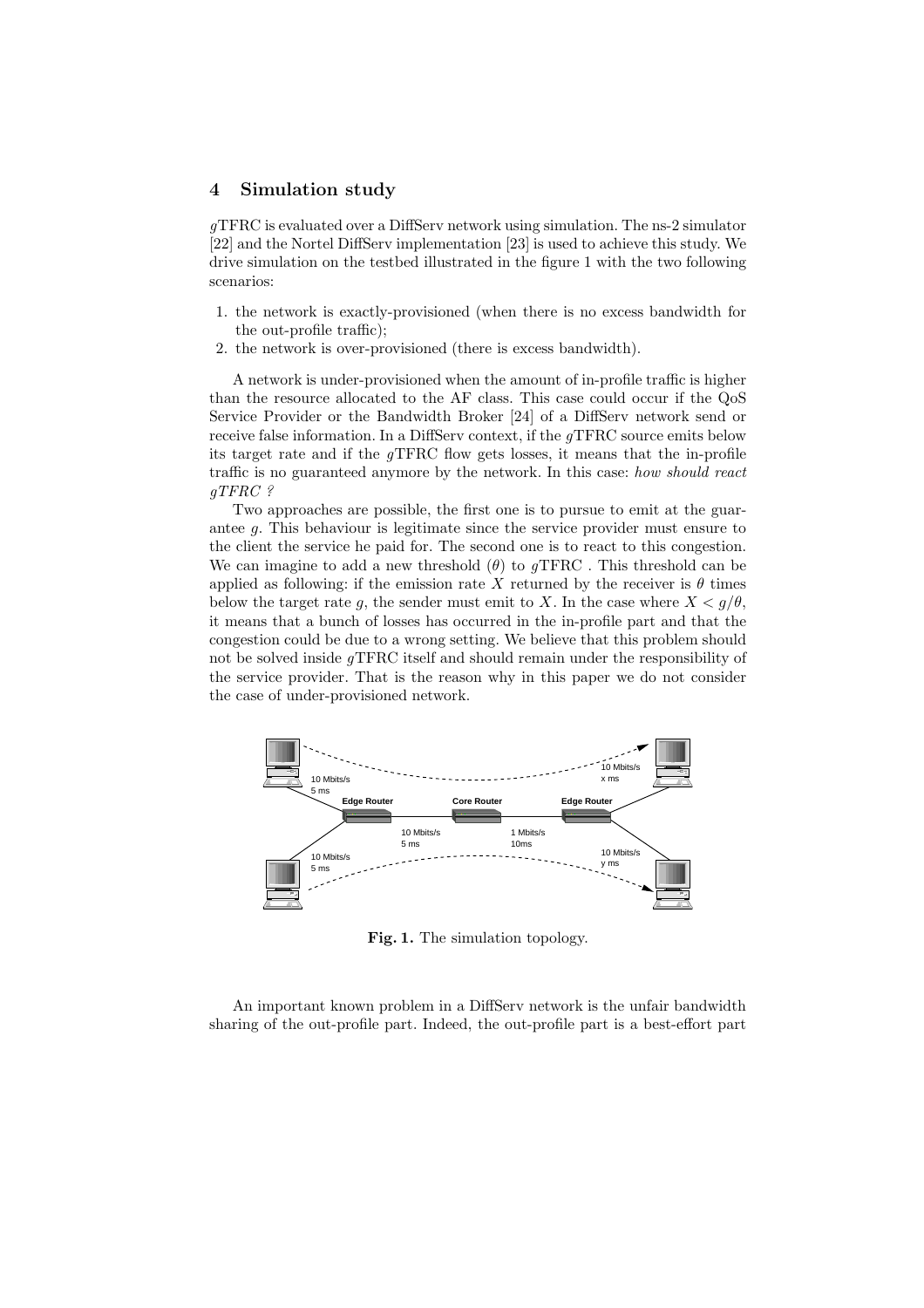and is not necessarily taken into account by the network to achieve the negotiated target rate. In [7], the authors provide a way to solve this problem; they show that if a network is exactly-provisioned, there is no bias in favour of a flow or an aggregate that has a smaller target rate. Taking this as the starting point, they infer that the unfairness problem can be solved by making the network exactly-provisioned by simply adjusting the target rates of the token bucket marker in order to get a proportional differentiation. This assertion is strongly close to the RTT and the loss probability of the network. So, in a first part of our experiments, we measure the behaviour of TFRC and  $q$ TFRC in order to evaluate the gain brought by  $g$ TFRC in this network case. In a second part, we made measurements with an over-provisioned network. It is important to note that finding the best conditioning mechanism in order to improve throughput insurance remains out of the scope of this study. This problem should be tackled by the network provider. In our case, we propose an end-to-end approach to conform the resulted user-level traffic performance with the QoS negotiated in the network.

In all simulations:

- packet size is fixed to 1500 bytes;
- TCP version used is NewReno;
- we use a two color token bucket marker with a bucket size of  $10^4$  bytes in the edge router and the  $RIO<sup>1</sup>$  queue in the core;
- the queues size are 50 packets and RIO parameters are:

 $(min_{out}, max_{out}, p_{out}, min_{in}, max_{in}, p_{in}) = (10, 20, 0.1, 20, 40, 0.02)$ 

- the bottleneck between the core and the egress router is  $1000Kbit/s$ ;
- measurements are carried during 300sec.

In addition, we evaluate the throughput at the server side and report in the figures the instantaneous measured throughput.

## 5 Microscopic behaviour of TCP, TFRC and gTFRC into a DiffServ network

We perform experiments with many different RTTs and target rates configuration and give in this part representative measurements of the gTFRC efficiency. Other experiments are available in [25]. We present, in the next sections, experiments achieved in an exactly-provisioned network and in an over-provisioned network. As mentioned before, it means in the first case that all the traffic inprofile is allocated and in the second case, it means there is excess bandwidth in the network.

#### 5.1 Experiments in an exactly-provisioned network

We measure the performance obtained by TFRC and  $q$ TFRC in the two scenarios. In figures 2, two flows are emitted on the testbed. The first one has a non

 $1$  RED in-profile out-profile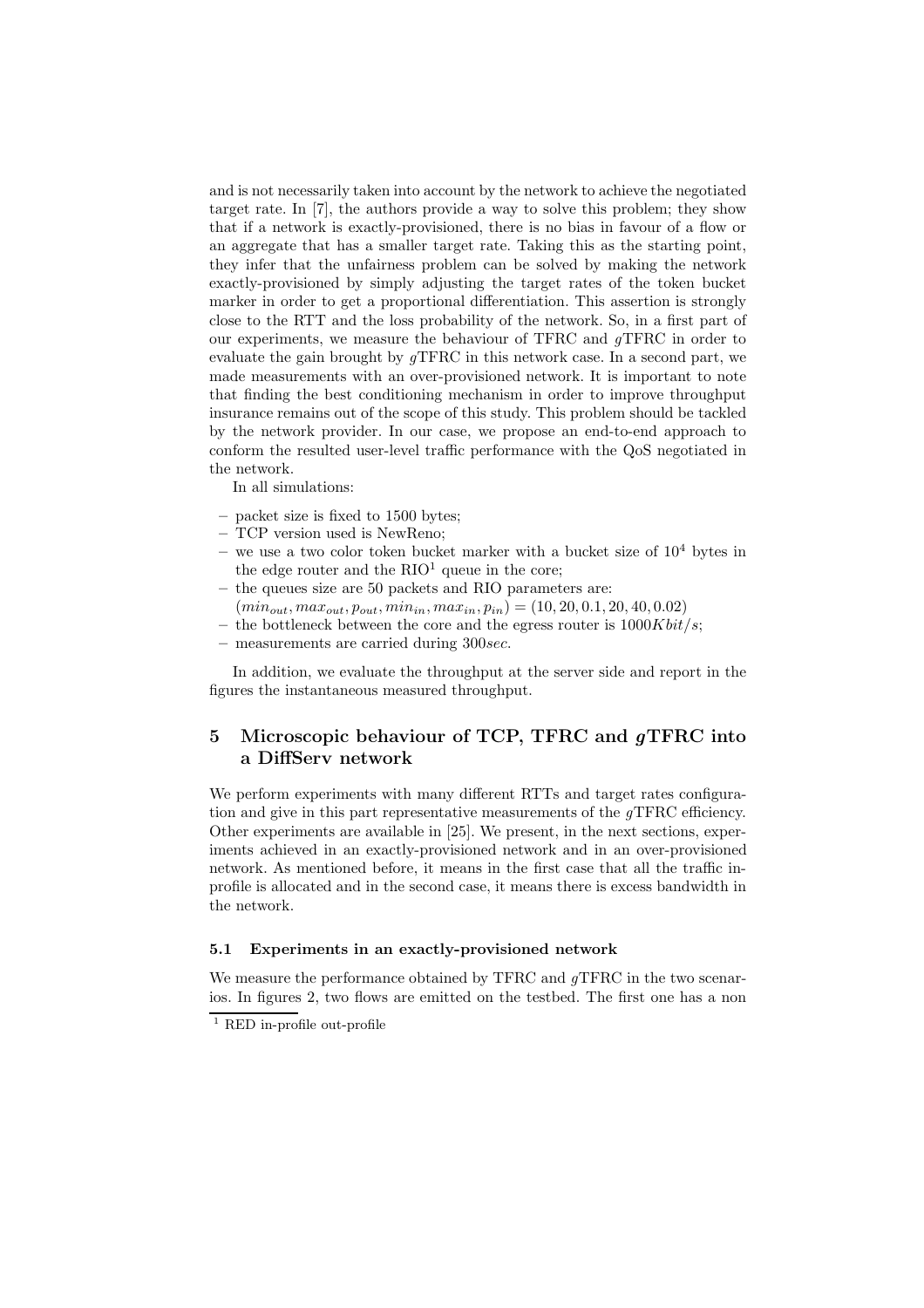favourable conditions since it has the highest target rate to reach and a high RTT  $(RTT = 640ms, TR = 800Kbit/s)$ . The second flow has the lowest target rate  $(200Kbit/s)$  and a low RTT  $(40ms)$ . In a multi-domain DiffServ network, flows can cross one or several DiffServ domains and obtain low or high RTT. This fact motivates the large RTTs difference in our measurements.



Fig. 2. Exactly-provisioned network

The results are presented respectively in figure 2 (a) for TFRC and in figure 2 (b) for  $g$ TFRC. We clearly see that  $g$ TFRC makes the traffic reach the target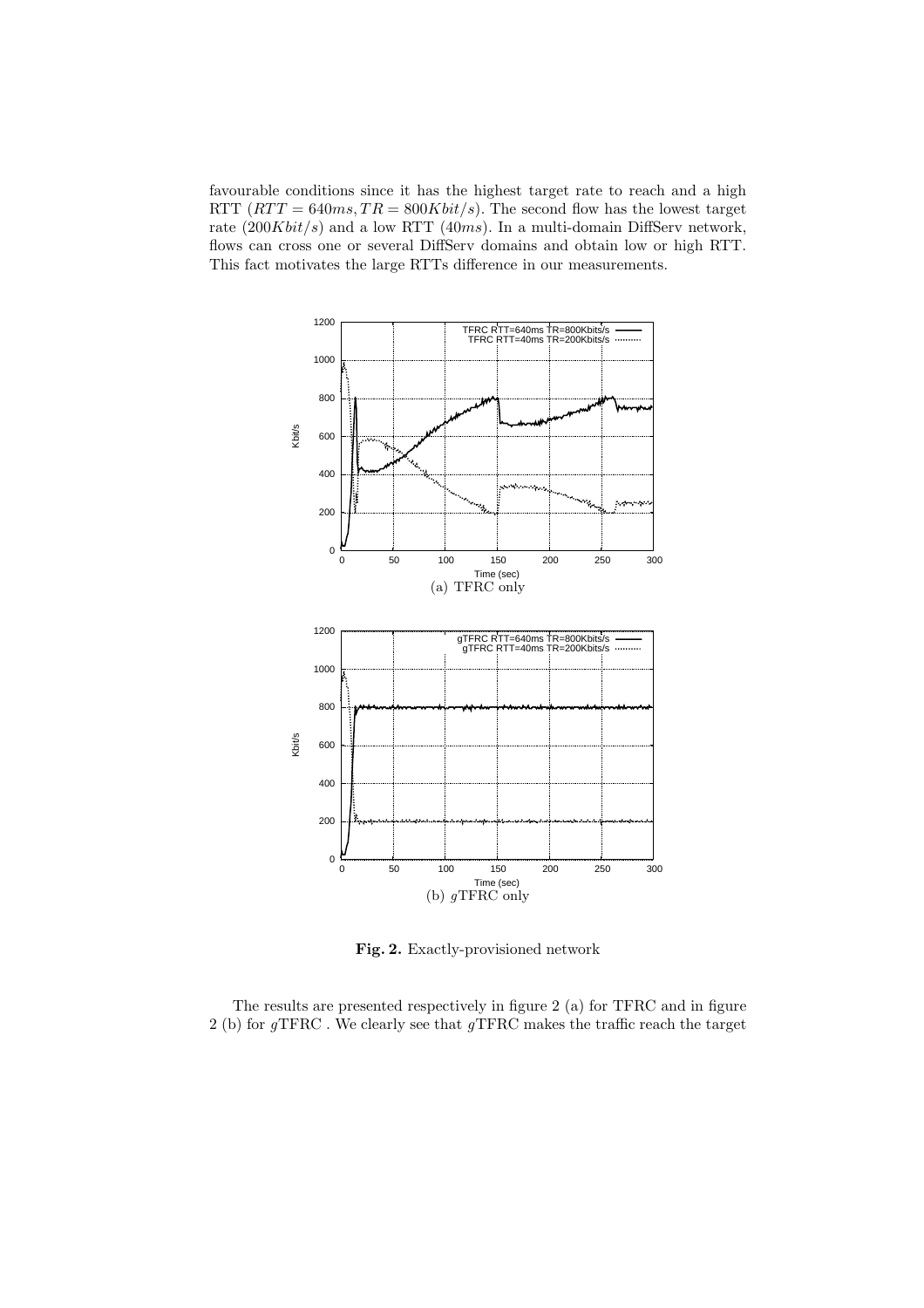rate much faster than TFRC. The reason is obvious since at the first rate decrease evaluation of the algorithm, gTFRC evaluates a rate equal to the target rate. In figure 2 (a), we can see that this case of decreasing occurs for TFRC at  $t = 11 sec$ and that gTFRC does not calculate a rate lower than the negotiated target rate in figure 2 (b). Figure 2 (b) shows that the flow with the lower target rate and the lower RTT is constrained to reach its own target rate of  $200Kbit/s$ .

Table 1 presents the packets statistics gathered during the simulation from figures 2. ldrops gives the number of packets dropped due to link overflow and edrops the number of packets dropped by RED queue for in or out-profile packets. As gTFRC increases the number of in-profile packets in the network, the number of ldrops out-profile packets increases too. Indeed, the dropping mechanism used on the core routers is the well-known RIO queue [26]. In order to decide whether to discard out-profile, respectively in-profile packets, RIO uses the average size of the total queue formed by in-profile and out-profile, respectively in-profile packets. Figure 3 illustrates this behaviour. For instance, the out-profile occupation rate is computed with  $q min_{out}$  and  $q max_{out}$  and the dropping probability represented by  $p \, max_{out}$ . As the in-profile traffic increases, the out-profile loss probability increases too.



Fig. 3. Dropping probabilities of in-profile packets and out-profile packets in the RIO algorithm

However, gTFRC gives an average throughput for each flow near their target rate since the number of out-profile flow strongly decreases. As a result, it occurs less out-profile packets losses in the network and a better occupation of the inprofile traffic. These two measurements allow to conclude that  $qTFRC$  is DiffServ compliant and allow to get a throughput guarantee in the standard DiffServ AF class in case of exactly-provisioned network. Moreover, a simple token bucket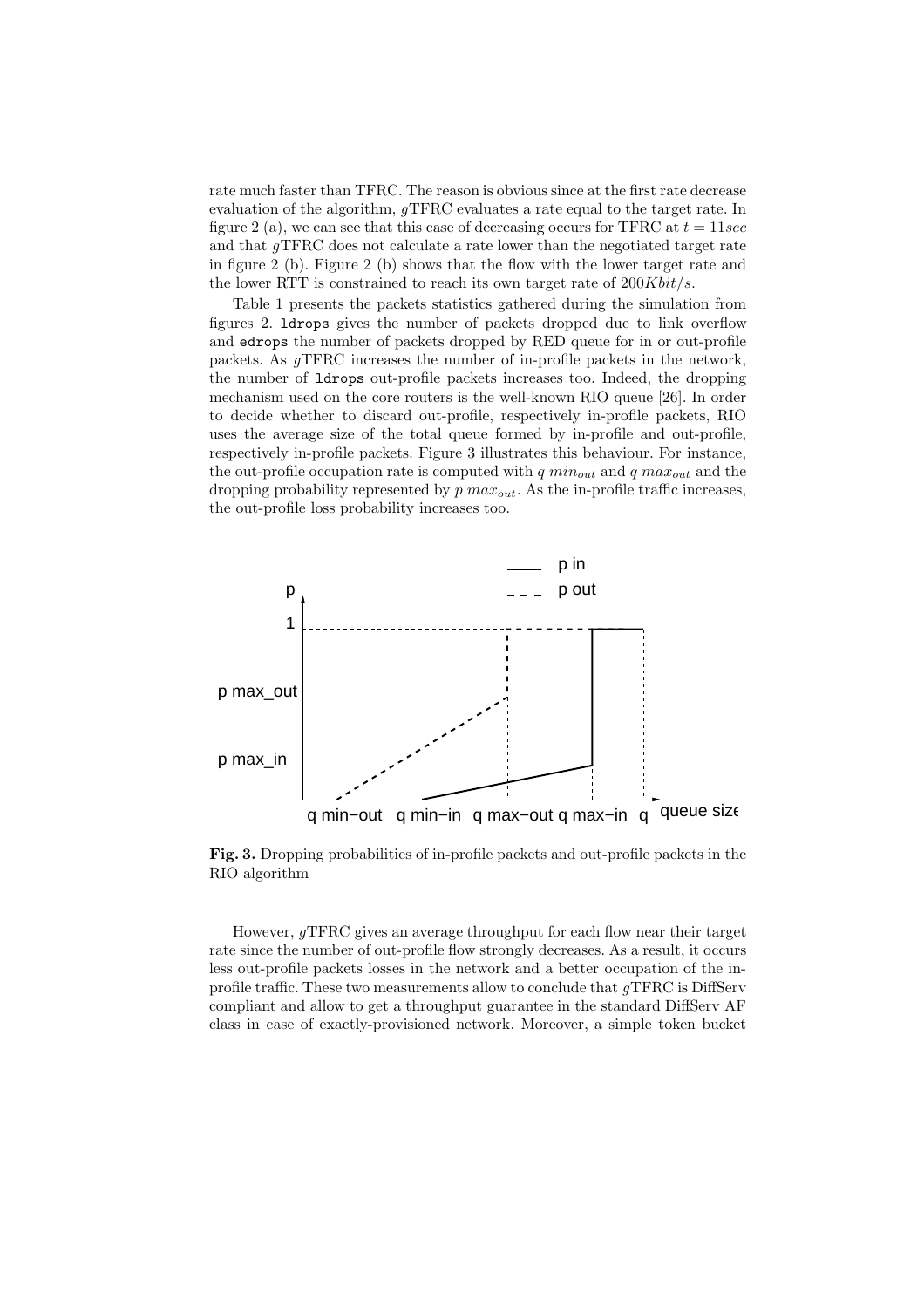color marker is able to characterize gTFRC flows due to the non bursty nature of TFRC traffic<sup>2</sup>.

|               | Code Point Total packets drops edrops |                |
|---------------|---------------------------------------|----------------|
| $in$ -profile | 83.5%                                 | $0.01\%$ 0.02% |
| out-profile   | $16.5\%$                              | 23.1% 49.0%    |

(a) Packets statistics with TFRC in figure 2 (a)

|                      | Code Point Total packets drops edrops |               |                |
|----------------------|---------------------------------------|---------------|----------------|
| in-profile           | 94.1\%                                |               | $0.01\%$ 0.08% |
| $out\text{-profile}$ | $5.9\%$                               | $53.8\%$ 0.9% |                |

(b) Packets statistics with gTFRC in figure 2 (b)

Table 1. Corresponding packets statistics associated to figure 2

As the DiffServ/AF class has been designed to carry elastic flows and in particular TCP flows, we propose to compare gTFRC and TCP flows mixed together. TFRC has been built in order to be TCP-friendly. A flow is considered TCP-friendly or TCP-compatible when its long-term throughput does not exceed the throughput of a conformant TCP connection under the same conditions [28]. In case of a DiffServ network, this behaviour can change due to the network conditioning. Indeed, the aim of a DiffServ network is to perform a differentiation between flows and not to share in a fair manner the bandwidth. As gTFRC is a specific mechanism for DiffServ network, it is clearly not TCP-friendly in its in-profile. This TCP-friendly objective is not relevant in this profile as the user has paid for a fixed bandwidth guarantee. Nevertheless, the mechanism should remain TCP-friendly in its out-profile part, as several flow compete for this profile. We verify this point by keeping the same network scenario than in the previous part but we compare TFRC and gTFRC with a TCP flow. Results are presented in figure 4.

If we look at the previous experiments results reported figure 2, we can see that TCP and TFRC behaviours are similar and their long-terms throughput have the same order of magnitude. Indeed, both flows obtain respectively an average throughput equal to  $354Kbit/s$  for TFRC in figure 2 (a) and  $387Kbit/s$ for TCP in figure 4 (a). Table 2 presents the packets statistics obtained during the simulation in figure 4. These statistics are similar to these related on table 1. The oscillations of both figures 4 are due to the aggressive nature of TCP. In figure 4 (b), since TCP has the best condition to release it (lower target rate and lower RTT), the aggressive TCP behaviour tries to outperform its target rate and as a result, generates a high number of out-profile packets.

<sup>&</sup>lt;sup>2</sup> On the contrary the token bucket is considered as a bad TCP traffic descriptor [6] [27]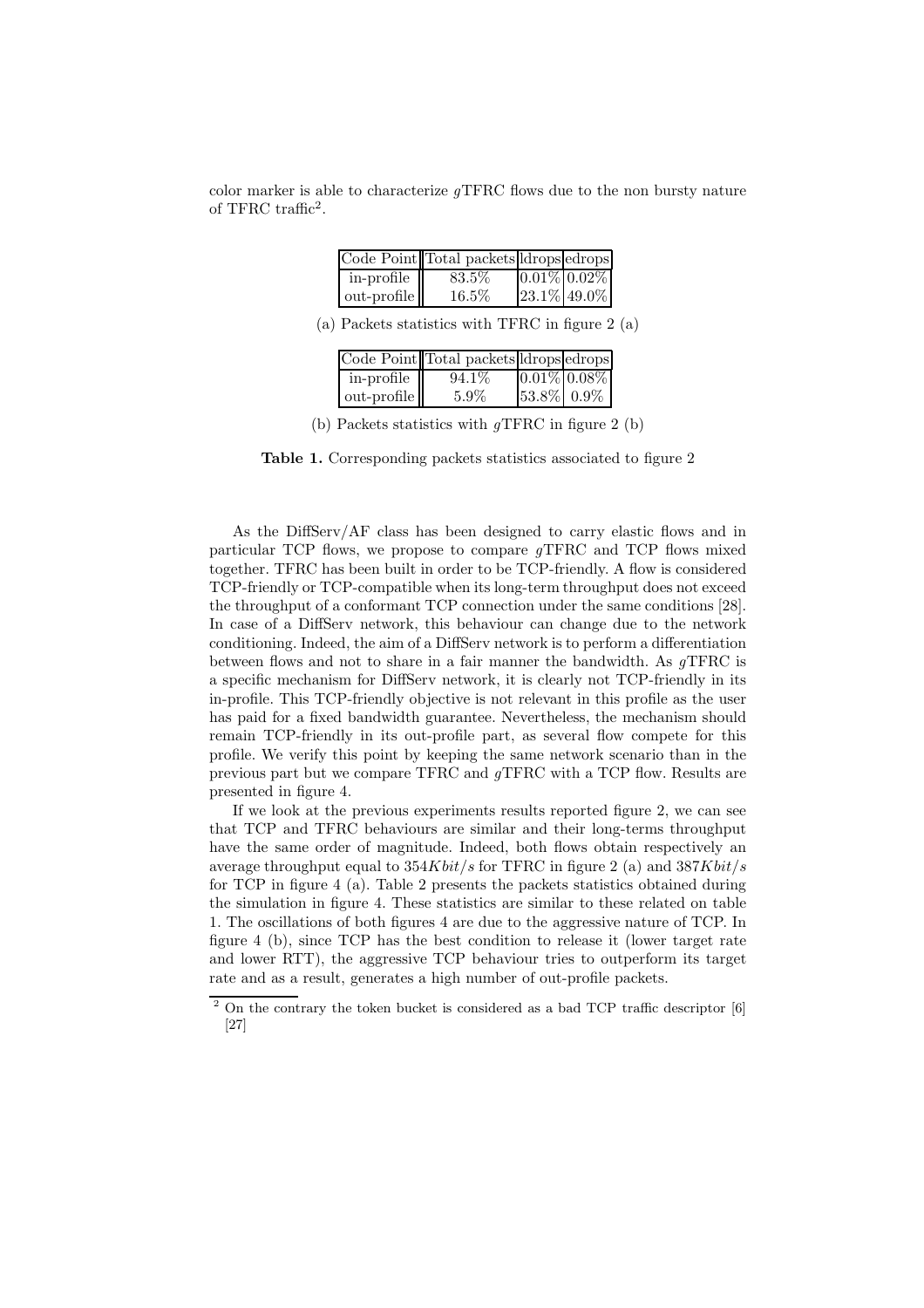

Fig. 4. Exactly-provisioned network

Finally, to conclude this comparison, we remind the already-known results obtained by two TCP flows in a DiffServ network in figure 5.

This figure illustrates that TCP does not reach its target rate even if the network is exactly-provisioned in case of high RTT difference. In figure 5 (a) the flow which requests a target rate of  $800Kbit/s$  obtains a throughput around  $200Kbit/s$ . In [29] and [30], analytical studies show that it is not always possible to achieve service differentiation with a TCP token bucket conditioning in certain conditions. This example illustrates the case where the target rate parameter of the token bucket has no real impact on the negotiated target rate as highlighted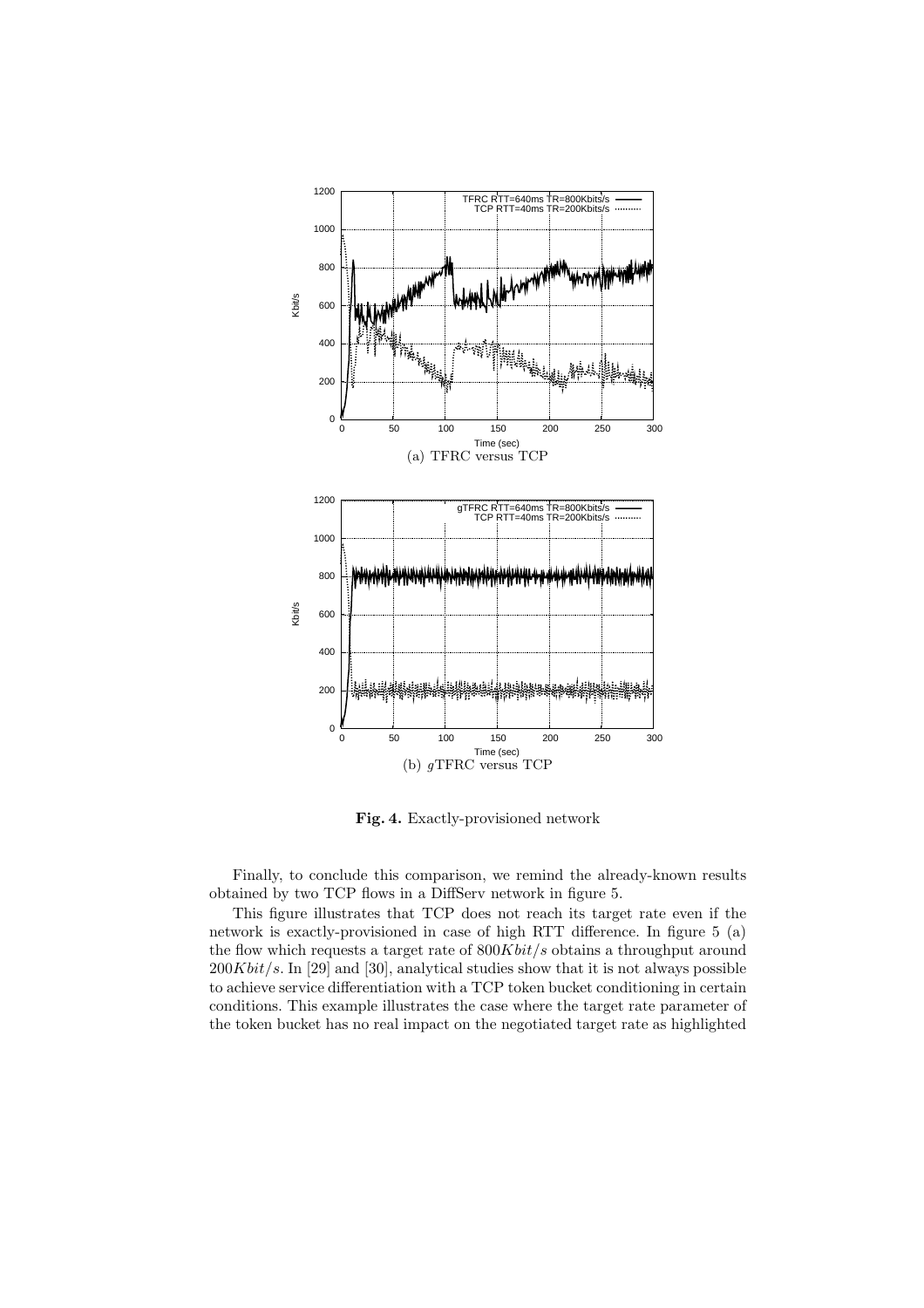|                           | Code Point Total packets drops edrops |                 |
|---------------------------|---------------------------------------|-----------------|
| $in$ -profile $\parallel$ | 87.1\%                                | $0.03\%$ 0.01\% |
| $out\text{-profile}$      | 12.9%                                 | $3.0\%$ 5.0%    |

(a) Packets statistics for scenario in figure 4 (a)

|                        | Code Point Total packets drops edrops |                |
|------------------------|---------------------------------------|----------------|
| in-profile $\parallel$ | 94.6%                                 | $0.03\%$ 0.04% |
| out-profile            | $5.4\%$                               | 56.3% 1.0%     |

(b) Packets statistics for scenario in figure 4 (b)

Table 2. Packets statistics for figure 4

in these studies. If we compare with figure 4, these results allow to verify that the use of gTFRC and TFRC flows in the same DiffServ class is not prejudicial for the TCP flows.

#### 5.2 Experiments in an over-provisioned network

This section deals with scenario corresponding to an over-provisioned network. We present measurements where the network let 20% of unallocated bandwidth. We investigate the case of various RTTs and different targets rate.

These experiments achieve systematic comparisons between two target rates of  $600Kbit/s$  and  $200Kbit/s$  and two RTTs of 640ms and 40ms. In figure 6, one flow is in the worst condition to reach its target rate. It has both the highest RTT and target rate. In figure 6 (a), the flow with the lowest RTT and target rate  $(200Kbit/s$  and  $40ms)$  outperforms its target rate and the other flow  $(600Kbit/s)$ and 640ms) never reach its target rate. So, as demonstrated in [29] and [30] for TCP flows, it seems that in certain conditions, the token bucket marker is not a good traffic descriptor for the TFRC flows too. On the other hand, figure 6 (b) shows that gTFRC enforces the requested target rate to be attained and that the  $qTFRC$  flow is able to reach it.

Table 3 gives packets statistics for this experiment and shows that gTFRC increases the number of in-profile packets in the network.

The next experiment aims at studying the mixing of a TCP flow with a TFRC or a gTFRC flow in an over-provisioned network. Figure 7 shows that the TCP flow is not disturbed by the  $qTFRC$  flow and remains the most aggressive in regard of its target rate. On both figures 7, TCP reaches a throughput about two times higher than its target rate.

Finally, in order to highlight the rapid convergence to the target rate of the gTFRC flows, another experiment is achieved in an exactly-provisioned network with ten flows. Each flow has an equal target rate of  $100Kbit/s$  and a RTT ranging from 140ms to 1040ms. Figure 8 presents the obtained results. Figure 8 (b) show that all flows reach the target rate before  $t = 10$  seconds.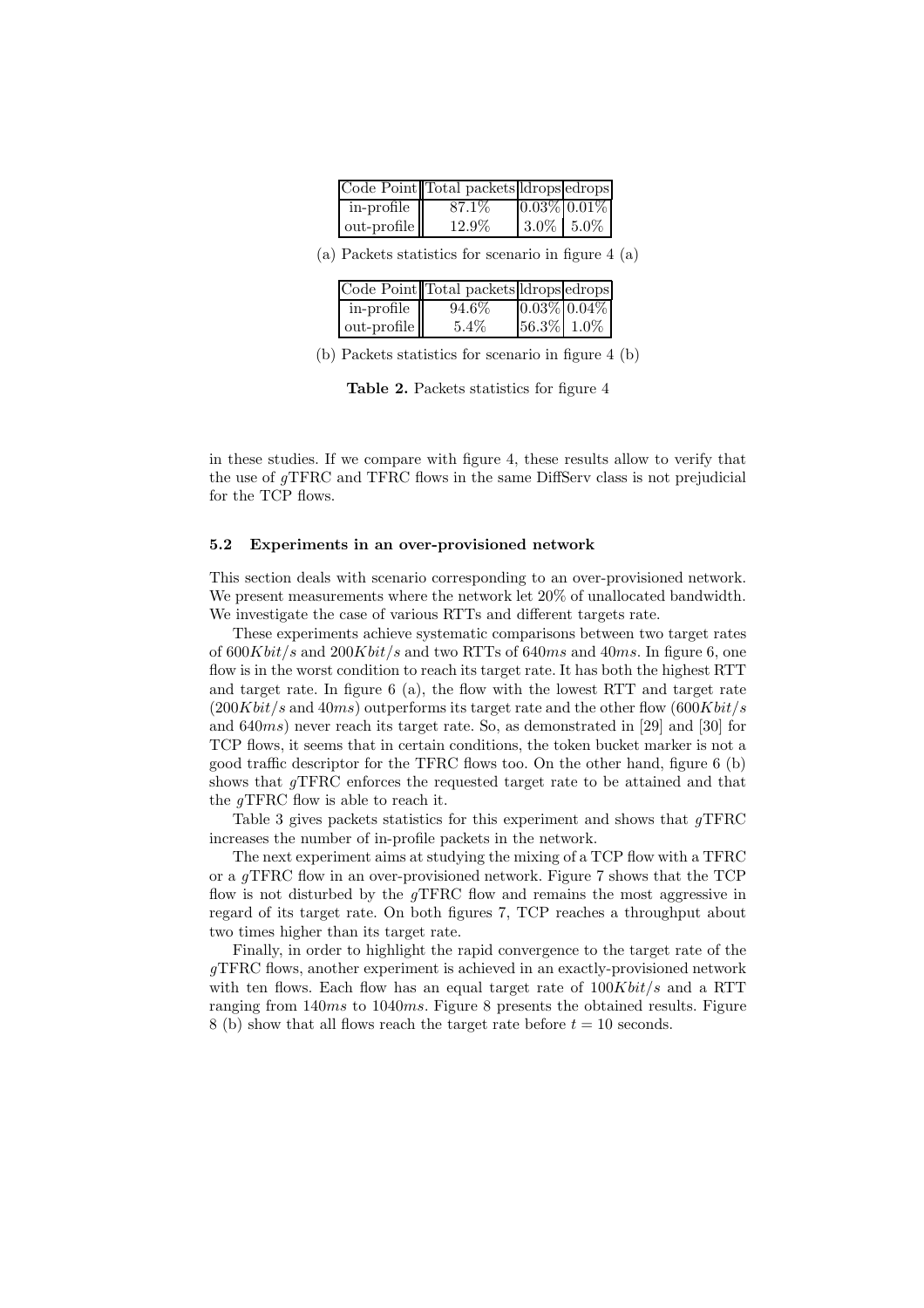

Fig. 5. Exactly-provisioned network with TCP

## 6 Macroscopic behaviour of TCP, TFRC and gTFRC into a DiffServ network

This section investigates the gain perceived by a user when using  $qTFRC$  flows in DiffServ/AF class. We look at the average throughput value obtained after a transfer of 100sec in function of the network load. First, in order to highlight the gTFRC robustness, we compare the throughput obtained by TCP, TFRC and gTFRC in a network with an increasing out-profile traffic. In this experiment, a single flow is emitted with a target rate corresponding to 60% of the bottleneck.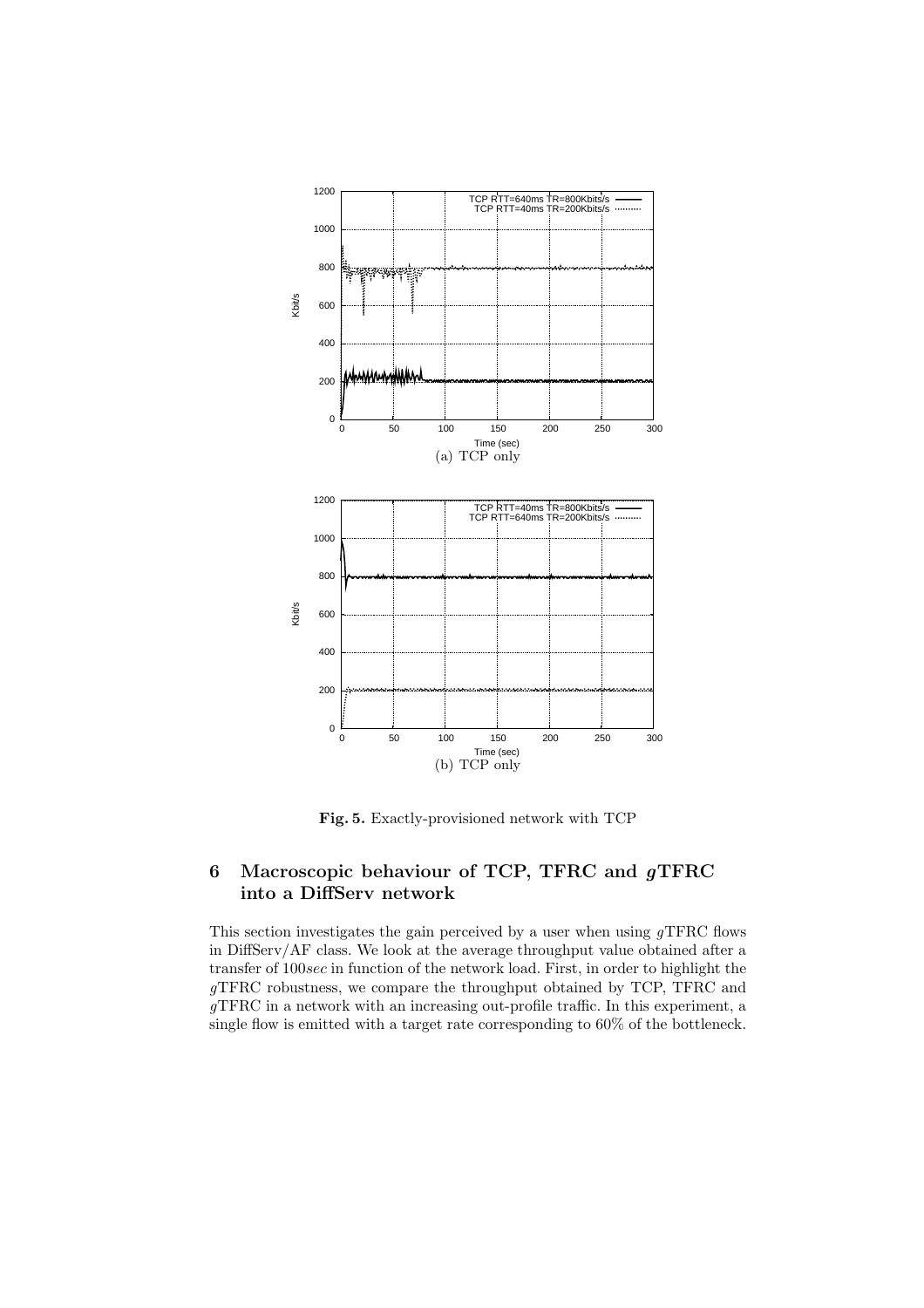

Fig. 6. Over-provisioned network

In the same time, a UDP/CBR flow loads the network by emitting a traffic completely marked out-profile ranging from 0% to 80%. In figure 9, when the network load is equal to 100%, it means that the UDP/CBR source emits 40% of constant out-profile traffic. Each flow has an RTT equal to 200ms. Figure 9 gives the results obtained for either a TCP or TFRC or gTFRC flow against this UDP/CBR flow. This figure clearly shows the non-sensitivity of the  $qTFRC$ protocol to the increasing out-profile traffic load.

In order to supplement the experiment presented in figure 9, figure 10 presents a similar scenario where the UDP/CBR flow is replaced by a TCP aggregate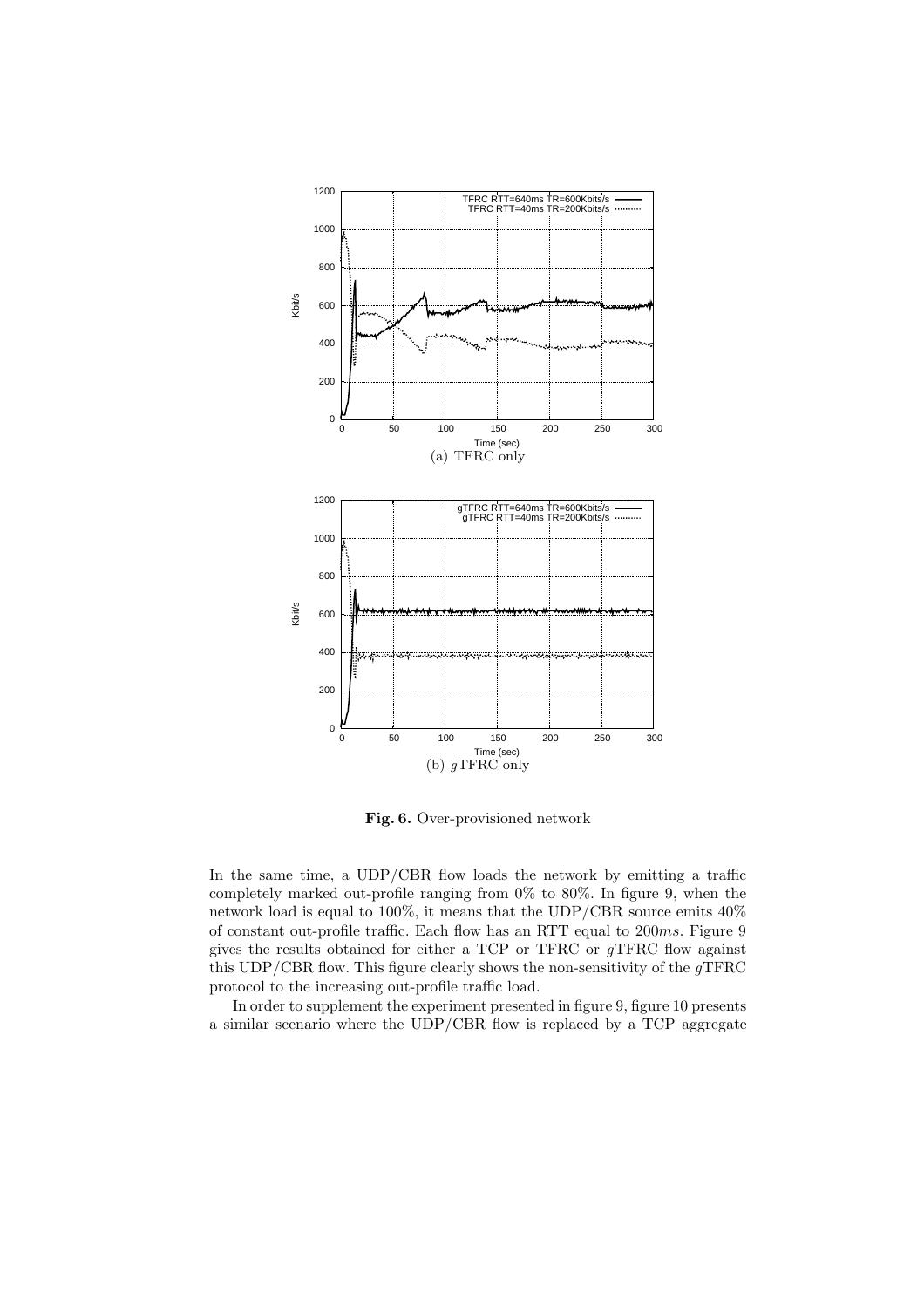|                      | Code Point Total packets drops edrops |                |       |
|----------------------|---------------------------------------|----------------|-------|
| $in$ -profile        | 74.6%                                 | $0\%$          | $0\%$ |
| $out\text{-profile}$ | 25.4\%                                | $0.5\%$   3.7% |       |

(a) Packets statistics for scenario in figure 6 (a)

|                     | Code Point Total packets drops edrops |         |         |
|---------------------|---------------------------------------|---------|---------|
| $in$ -profile       | 76.9%                                 | $0\%$   | $0\%$   |
| $\vert$ out-profile | 23.1\%                                | $0.6\%$ | $4.2\%$ |

(b) Packets statistics for scenario in figure 6 (b)

Table 3. Packets statistics for 6

ranging from 1 to 20 microflows with an  $RTT = 80ms$ . The increase of the aggregate size loads the network and decreases the throughput of the single flow which still have an  $RTT = 200ms$ . However, the qTFRC curve illustrates that this mechanism is non-sensitive to the increase of the aggregate size.

# 7 Implementation and integration of gTFRC in a multi-domain QoS Network

Many research works have been carried out on Quality of Service mechanisms for packet switching networks over the past ten years. The results of these efforts have still not been transformed into a large multi-domain network providing QoS guarantees [31].

The Eu $QoS$  project<sup>3</sup> is an integrated project under the European Union's Framework Program 6 which aims at deploying a flexible and secure QoS assurance system over a pan-European testbed environment. The EuQoS System integrates many applications requiring QoS guarantees such as Voice over IP, Video on Demand or Medical applications over multi-domain heterogeneous environment such as WiFi, UMTS, xDSL or Ethernet technologies. Then, the EuQoS system integrates various architectural components such as signaling protocols, traffic engineering mechanisms, QoS routing, admission control to resource reservation scheme and of course multimedia application and transport protocols.

For this purpose, the EuQoS System integrates various architectural components such as signaling protocols, traffic engineering mechanisms, QoS routing, admission control to resource reservation scheme and tackles also the issue of QoS aware transport protocols. In this context, network configuration (i.e. resource allocation and reservation) is done according to the user's  $SLA<sup>4</sup>$  and applications requirements. This configuration is performed following a complex signaling process<sup>5</sup> which leads to the production of a OoS session descriptor.

<sup>3</sup> http://www.euqos.org/

<sup>4</sup> Service Level Agreement

<sup>5</sup> The details of this signaling process is out of scope of the present study.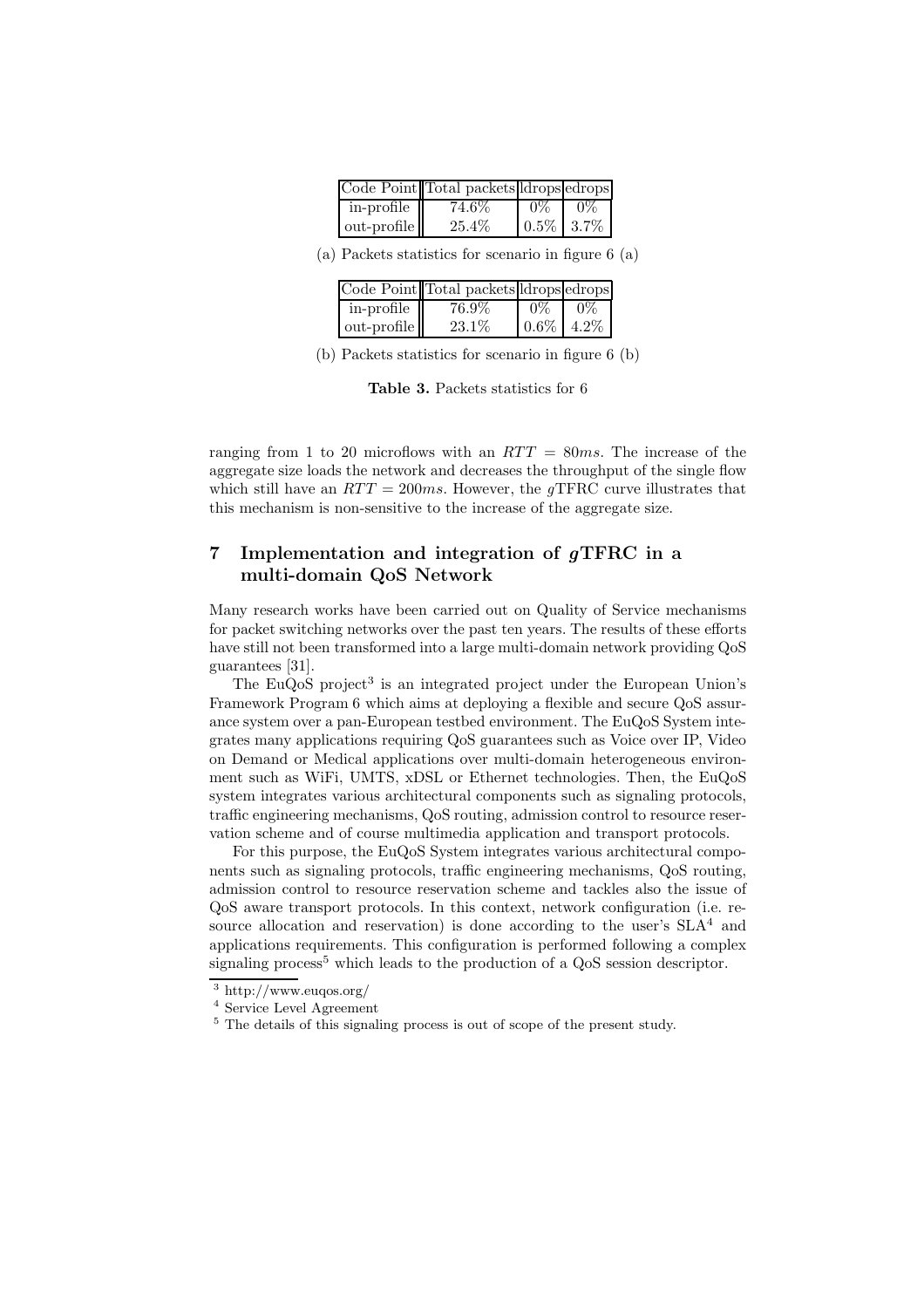

Fig. 7. Over-provisioned network with TCP

In the context of this project, both TFRC and gTFRC mechanism have been implemented as prototype in a Java transport framework. This TFRC mechanism has been enhanced, as described in the following, in order to take into account the QoS delivered by the underlying network.

Before deploying and measuring this protocol on the EuQoS network, a validation campaign has been achieved on both simulation for reference and with our implementation over a real network. We use the same topology given in figure 1. The real network testbed is composed by end-stations on GNU/Linux, and the edge and core routers run FreeBSD with ALTQ [32] to implement the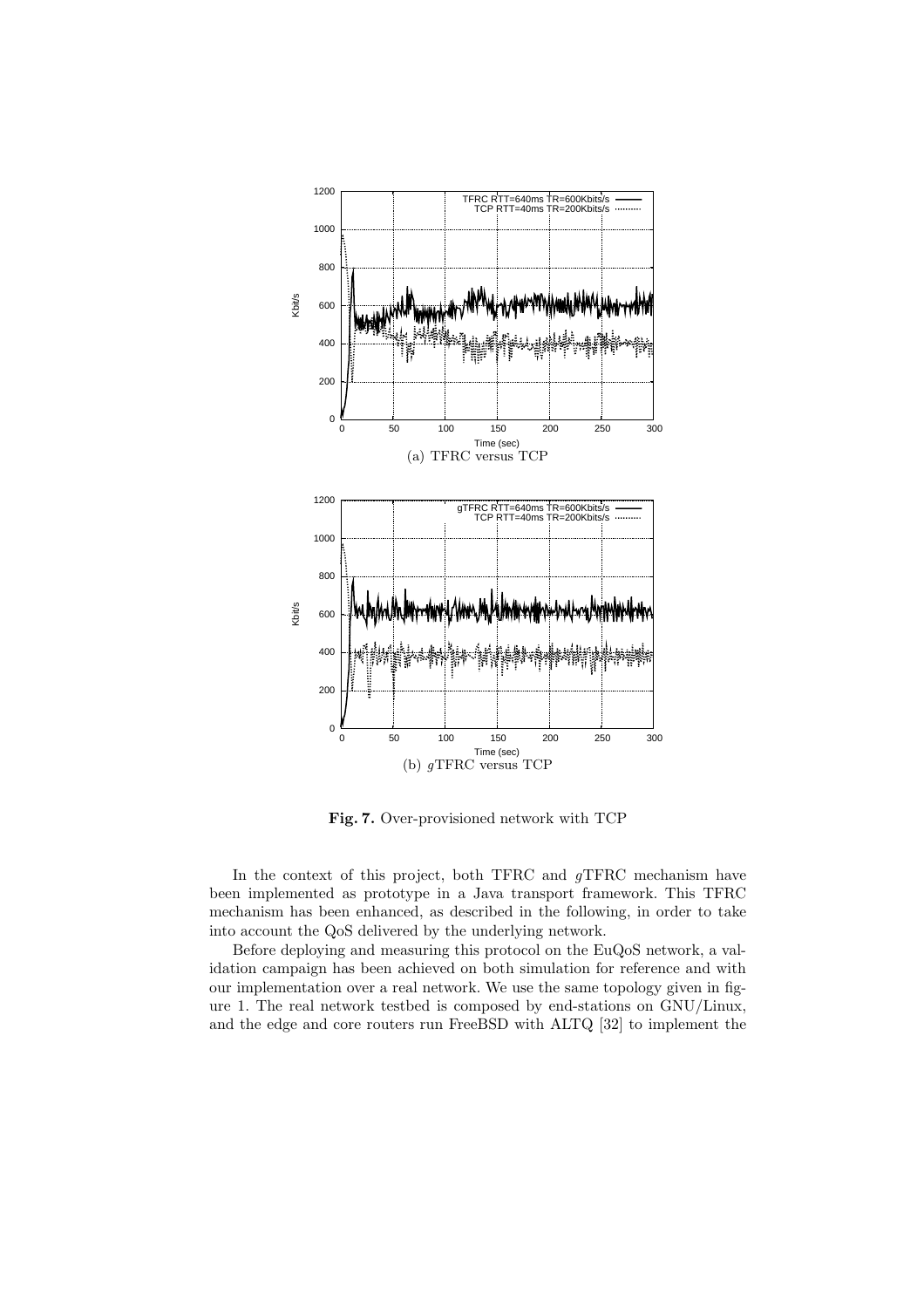

Fig. 8. Ten TFRC or gTFRC flows with various RTTs in an exactly-provisioned network

token bucket marker and the RIO queue. Simulations parameters are similar to the ns-2 one given in 4 with a packet size fixed to 1000 bytes; the router queue size is 50 packets and measurements are carried during 180sec. For both experiments, we compute the average throughput at the server and at the receiver side. Figure 11 presents the results obtained with a similar scenario to this previously presented figure 2. As an example of result, the following figure illustrates the quasi-perfect correspondence between TFRC in simulated and executed mode. The complete results of this conformance testing are available in [33] and these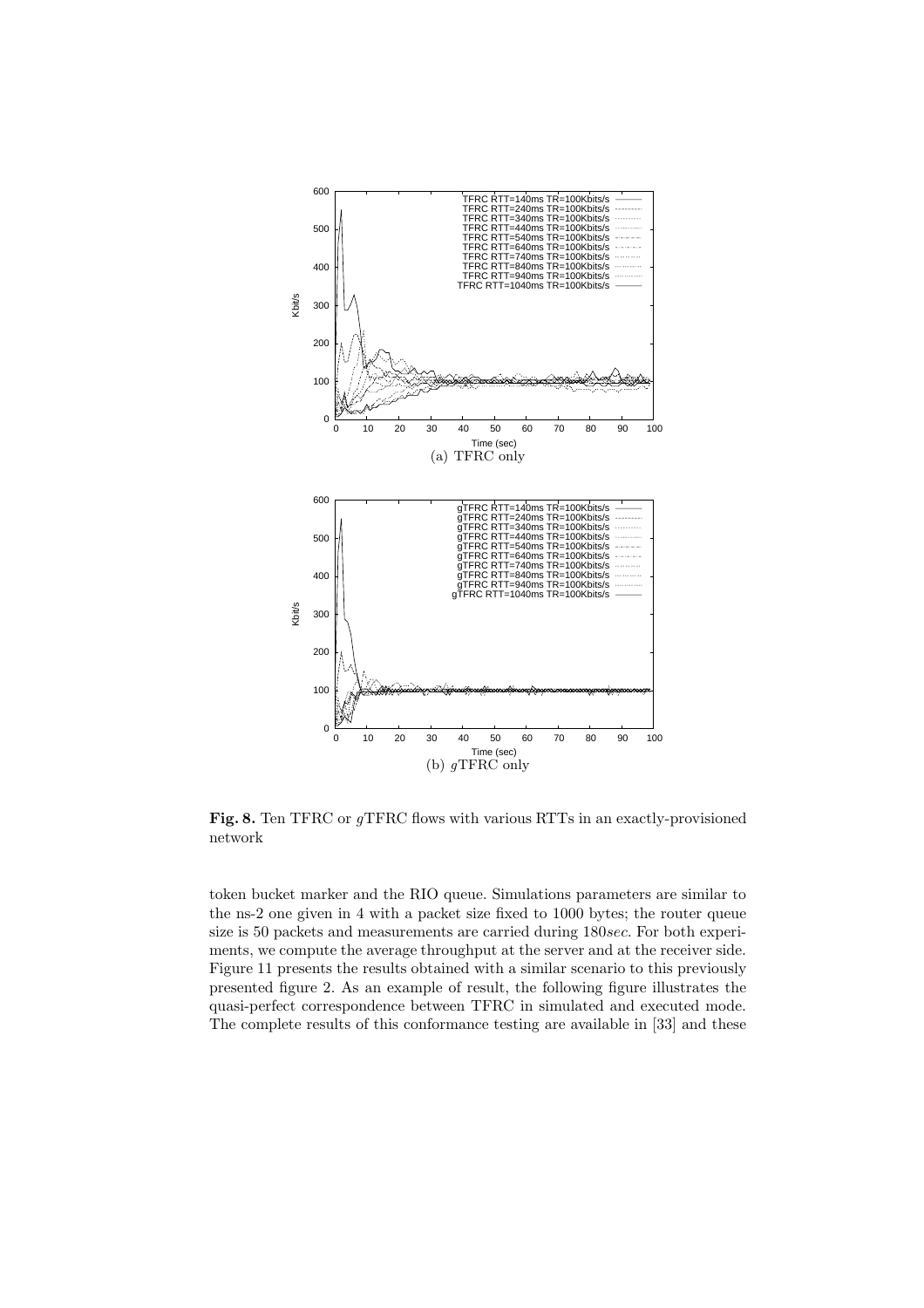

Fig. 9. UDP/CBR flow against TCP or TFRC or  $g$ TFRC with an RTT=200ms



Fig. 10. TCP aggregate versus either TCP or TFRC or  $g$ TFRC flow RTT=80ms

results show a very conformant behaviour of both TFRC and gTFRC compared to their reference.

### 8 Conclusions and further work

In this article we proposed a simple and efficient adaptation of TFRC congestion control for DiffServ network. gTFRC allows to reach a minimum guarantee throughput whatever the RTT or the target rate of a flow. It requires only the target rate negotiated by the application in order to become QoS aware. We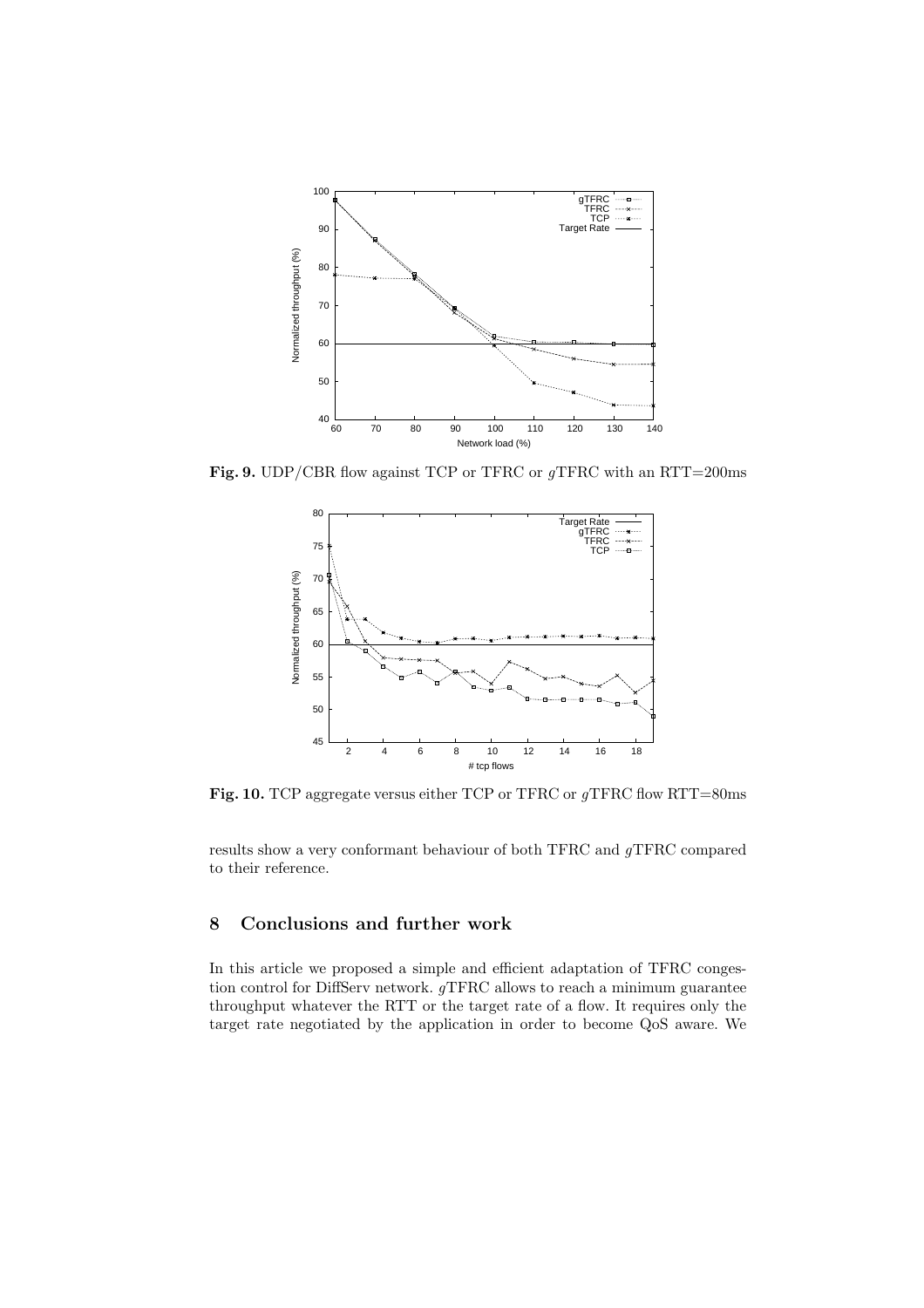

Fig. 11. Exactly-provisioned network

have demonstrated through many experiments its efficiency and that it can used in a standard AF/DiffServ class.

Future works are particularly devoted to the integration of gTFRC into the Enhanced Transport Protocol (ETP) [34], a configurable protocol offering a partially ordered, partially reliable, congestion controlled and timed controlled endto-end communication service suited for message-oriented multimedia flows in the context of QoS network. ETP with gTFRC will be evaluated over the pan-European EuQoS network. Secondly, we are currently studying the possibility to add  $g$ TFRC as an extension into the CCID#3 of the DCCP protocol[35].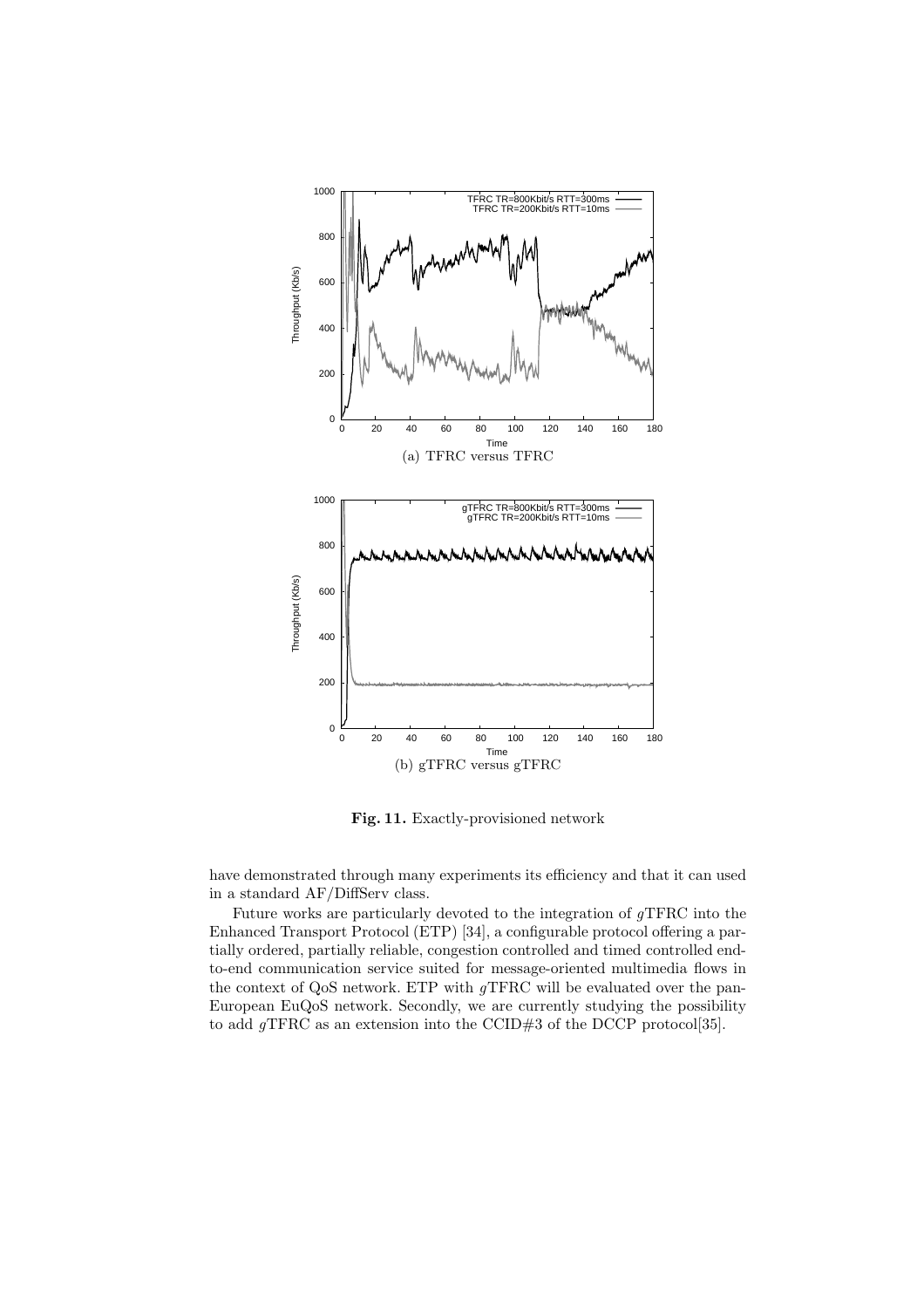### References

- 1. Heinanen, J., Baker, F., Weiss, W., Wroclawski, J.: Assured forwarding PHB group. Request For Comments 2597, IETF (1999)
- 2. Postel, J.: Transmission control protocol: Darpa internet program protocol specification. Request For Comments 793, IETF (1981)
- 3. Kohler, E., Handley, M., Floyd, S.: Datagram Congestion Control Protocol (DCCP). Request For Comments 4340, IETF (2006)
- 4. Handley, M., Floyd, S., Pahdye, J., Widmer, J.: TCP-Friendly Rate Control (TFRC): Protocol Specification. Request For Comments 3448, IETF (2003)
- 5. Padhye, J., Firoiu, V., Towsley, D., Kurose, J.: Modeling TCP throughput: A simple model and its empirical validation. In: Proc. of ACM SIGCOMM, Vancouver, CA (1998) 303–314
- 6. Seddigh, N., Nandy, B., Pieda, P.: Bandwidth Assurance Issues for TCP Flows in a Differentiated Services Network. In: Proc. of IEEE GLOBECOM, Rio De Janeiro, Brazil (1999) 6
- 7. Park, E.C., Choi, C.H.: Proportional Bandwidth Allocation in DiffServ Networks. In: Proc. of IEEE INFOCOM, Hong Kong (2004)
- 8. Heinanen, J., Guerin, R.: A Single Rate Three Color Marker. Request For Comments 2697, IETF (1999)
- 9. Fang, W., Seddigh, N., AL.: A Time Sliding Window Three Colour Marker. Request For Comments 2859, IETF (2000)
- 10. El-Gendy, M., Shin, K.: Assured Forwarding Fairness Using Equation-Based Packet Marking and Packet Separation. Computer Networks 41(4) (2002) 435–450
- 11. Feroz, A., Rao, A., Kalyanaraman, S.: A TCP-Friendly Traffic Marker for IP Differentiated Services. In: Proc. of IEEE/IFIP International Workshop on Quality of Service - IWQoS. (2000)
- 12. Habib, A., Bhargava, B., Fahmy, S.: A Round Trip Time and Time-out Aware Traffic Conditioner for Differentiated Services Networks. In: Proc. of the IEEE International Conference on Communications - ICC, New-York, USA (2002)
- 13. Kumar, K., Ananda, A., Jacob, L.: A Memory based Approach for a TCP-Friendly Traffic Conditioner in DiffServ Networks. In: Proc. of the IEEE International Conference on Network Protocols - ICNP, Riverside, California, USA (2001)
- 14. Lochin, E., Anelli, P., Fdida, S.: AIMD Penalty Shaper to Enforce Assured Service for TCP Flows. In: Proc. of the International Conference on Networking - ICN, La Reunion, France (2005)
- 15. Lochin, E., Anelli, P., Fdida, S.: Penalty shaper to enforce assured service for TCP flows. In: IFIP Networking, Waterloo, Canada (2005)
- 16. Nandy, B., P.Pieda, Ethridge, J.: Intelligent Traffic Conditioners for Assured Forwarding based Differentiated Services Networks. In: IFIP High Performance Networking, Paris, France (2000)
- 17. Widmer, J.: Equation-Based Congestion Control. Diploma thesis, University of Mannheim, Germany (2000)
- 18. Kim, Y.G., Kuo, C.C.J.: TCP-Friendly Assured Forwarding (AF) Video Service in DiffServ Networks. In: IEEE International Symposium on Circuits and Systems (ISCAS), Bangkok, Thailand (2003)
- 19. Feng, W., Kandlur, D., Saha, D., Shin, K.S.: Adaptive Packet Marking for Providing Differentiated Services in the Internet. In: Proc. of the IEEE International Conference on Network Protocols - ICNP. (1998)